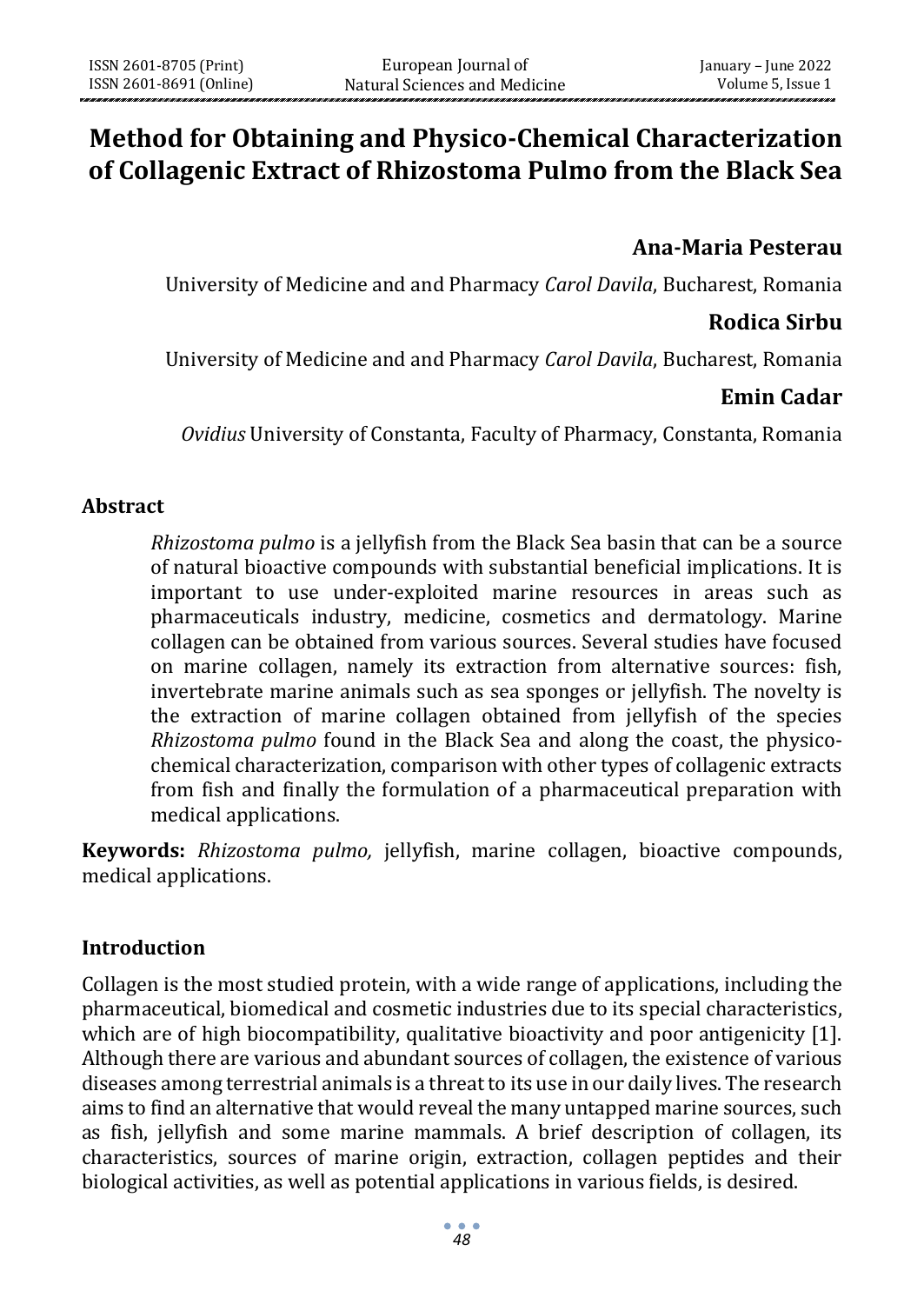Hot water jellyfish (*Rhizostoma pulmo* Macri, 1778). Taxonomic classification: Kingdom of *Animalia*, *Cnidaria*, Class *Scyphozoa*, Subclass *Discomedusae*, Order *Rhizostomeae*, Suborder *Daktyliophorae*, Family *Rhizostomatidae*, Genus *Rhizostoma*  [2].

Large jellyfish easily recognizable by the narrow band colored in blue, purple or pink that borders the slightly lobed edge of the umbrella. It is a very common species, numerous in the Black Sea, Mediterranean Sea, Sea of Azov and North Sea. It has a tall bell with a regular diameter of 20-30 cm, with 16 marginal lobes and 8 lobes. The buccal tentacles are overgrown and form a long and voluminous handlebar, fringed at the edges, so the axial length of a specimen can reach 50-60 cm [3].

It is a mycrophage, the primitive mouth being replaced by a pore system. A common species in the Mediterranean, we find it in the Black Sea only in the warm season, brought by hot water currents. Swimmers or those who bathe in the sea water, touching this jellyfish, can get a very unpleasant burn, caused by its bladder cells.

# **Collagen extraction from different jellyfish species**

Collagen is the most abundant protein found in the body. These proteins form fibers that help build and maintain parts of the body, it is also found in the muscles, hair, skin, bones, tendons and ligaments. Researchers have identified at least 28 types of collagen, but those classified as type I, II and III represent 80% to 90% of total collagen [4]. All collagen molecules contain a triple helical domain, are generally involved in the formation of supramolecular networks and are made up of three  $\alpha$  chains that may or may not be identical. These  $\alpha$  chains contain at least one collagen domain or a triple helix motif characterized by the succession of Gly-Xaa-Yaa triplets where Xaa and Yaa are often Pro and Hyp residues, respectively [5].

Collagen currently has a wide range of applications in various areas of health, namely in cosmetics, the pharmaceutical industry and in healthcare (including plastic surgery, orthopedics, ophthalmology and dentistry).

In non-medical sectors, a notable use of collagen is in the food sector (food processing, as an additive and nutraceuticals), but most often in the form of gelatin, ie in its distorted form.

Fibrillar collagens are the most abundant extracellular proteins, they form a specific family of metazoans. Their structural and physiological properties have been used successfully in the cosmetics, pharmaceutical and food industries. The increase in the number of jellyfish has led us to appreciate this marine life as a natural product for food and medicine. Different species of Mediterranean jellyfish have been tested to investigate the economic potential of their collagens. Different methods of collagen purification (tissues and experimental procedures) were analyzed. The best collagen yield was obtained using the oral arms with predilection for *Rhizostoma pulmo* and the pepsin extraction method (2-10 mg collagen/g wet tissue) see table Nr.1 [6].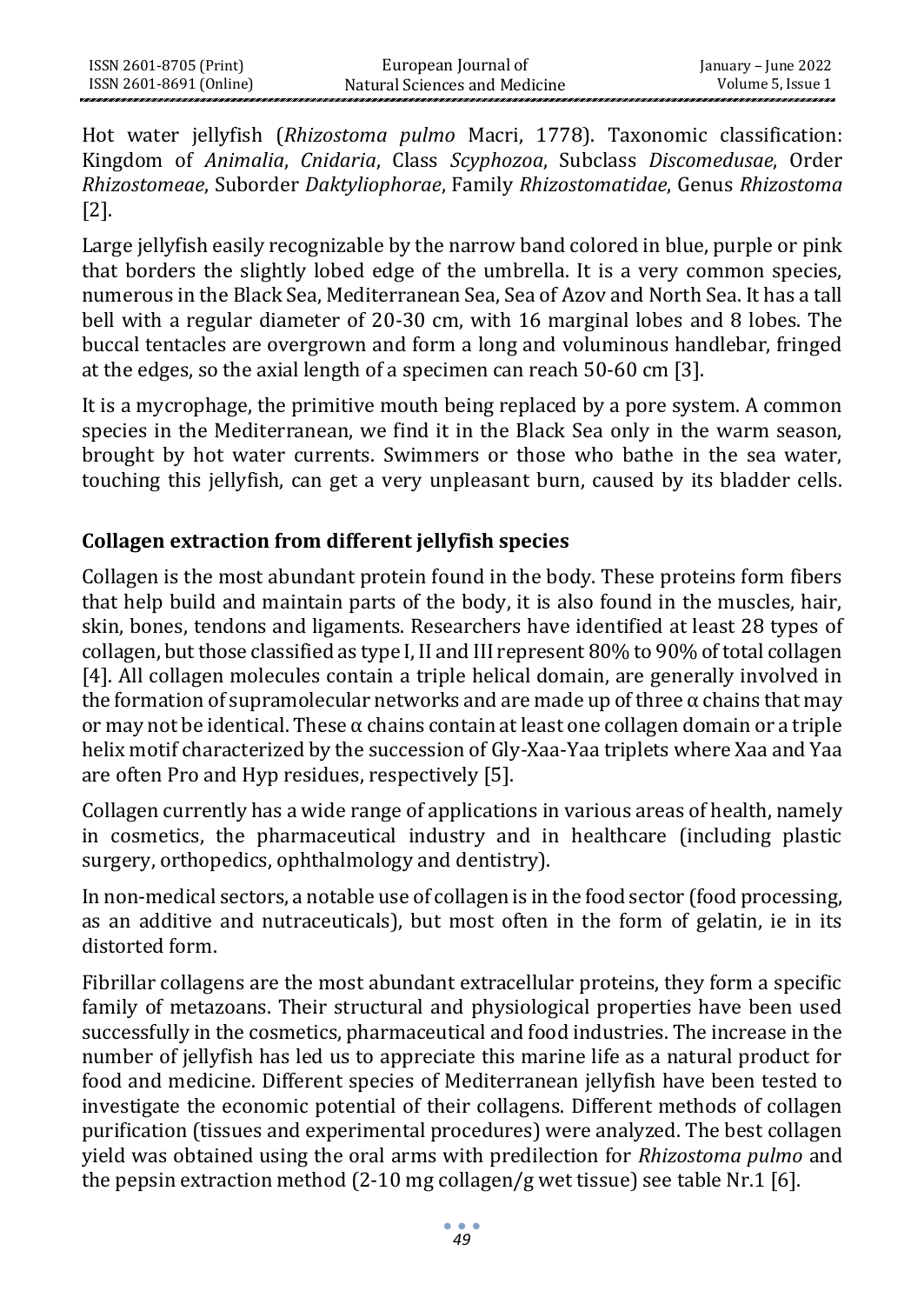| ISSN 2601-8705 (Print)  | European Journal of           | January – June 2022 |
|-------------------------|-------------------------------|---------------------|
| ISSN 2601-8691 (Online) | Natural Sciences and Medicine | Volume 5, Issue 1   |

*Rhizostoma pulmo* has been used in other experiments, these drugs are considered harmless to humans and for the abundant source of collage material [6]. The biological properties of *R. pulmo* were compared with mammalian fibrillar collagens in cell cytotoxicity and cell adhesion tests. There were no statistical differences in cytotoxicity (p> 0.05) between *R. pulmo* and rat type I collagen [1]. Their structural and physiological properties have been used in the food, cosmetics and pharmaceutical industries.

#### **Materials and Methods**

The characteristics of collagen are unique, both *in vivo* and in tissue engineering that attempts to attenuate the role of collagen in the extracellular matrix, based on cell cultures that verify the quality and properties of processed collagen.

Due to the fact that there are so many sources from which collagen can be extracted and so many types, it is essential to analyze the characteristics carefully and accurately [7].

There are several techniques that can be used to characterize collagen samples (solid or in solution) addressing morphological, structural and chemical characteristics [8]. With a precise characterization and a better knowledge of the sample, it is easier to obtain a desired biological response or to establish a relationship between the results and the characteristics of the structure of the product obtained.

The aim is to continuously monitor the results, trying to control the characteristics of the sample, resulting in a more predictable and accurate biological response.

### **The extracting marine collagen from jellyfish**

A widely used acid solution for collagen solubilization is also used for the extraction phase, which is also called acid-soluble collagen (AUC), [9].

Skierka and Sadowska [9] tested the influence of various acids on the extraction of collagen from cod skin, including hydrochloric, citric, acetic and lactic acids, of which acetic and lactic acids have been shown to produce higher collagen extraction yields. Unfortunately, the process of collagen extraction normally results in a low yield.

To overcome this impediment, scientists applied an enzymatic treatment using noncollagen-specific proteolytic enzymes to aid the solubilization process, such as trypsin, pancreatin, ficin, bromelain, papain or pepsin, the latter being the most widely used. By applying pepsin, the resulting extract is called Pepsin Soluble Collagen (PSC) or atelo-collagen [10].

This treatment is very useful because it cleaves peptides specifically from the telopeptide region of collagen, which are non-helical ends, and thus, by hydrolysis of non-collagenous proteins, increases the purity of collagen. It results in a much more efficient collagen extraction, as it prepares the sample for solubilization, while reducing the antigenicity caused by telopeptides [11].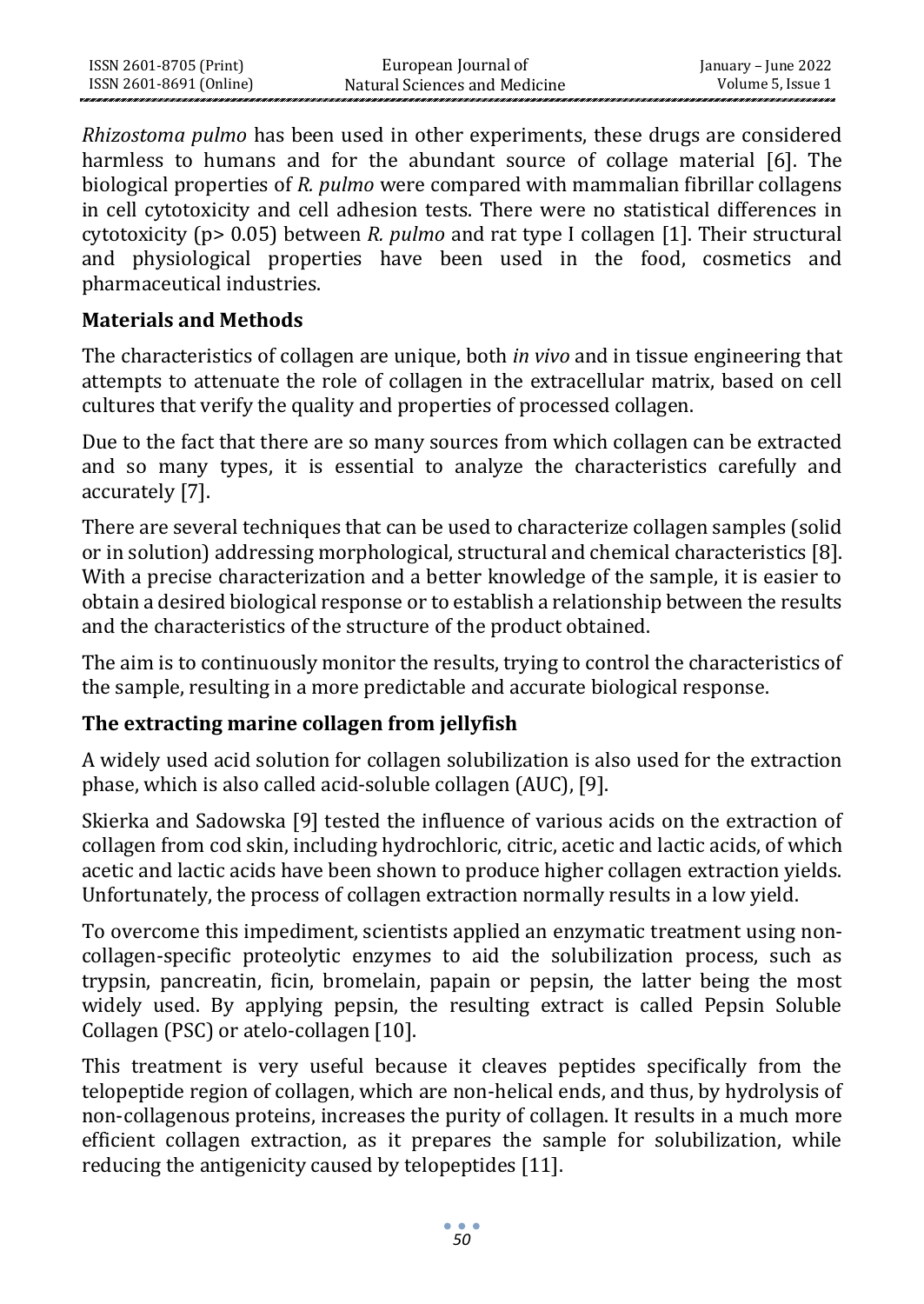| ISSN 2601-8705 (Print)  | European Journal of           | January – June 2022 |
|-------------------------|-------------------------------|---------------------|
| ISSN 2601-8691 (Online) | Natural Sciences and Medicine | Volume 5, Issue 1   |

For this reason, it is common to use this proteolytic process after AUC extraction, thus obtaining the PSC mentioned above. The antigenicity of collagen is not only derived from its telopeptides, but is also linked to the presence of non-collagenous proteins, cells and cell debris, being the method of NaHO treatment of raw materials[12] important for removing this source of antigenicity. For the recovery stage, the collagen must be precipitated, usually obtained by adding NaCl to a final concentration which can vary between 2.3 M and 2.6 M in Tris-HCl (pH 7.5). The resulting precipitate is collected by centrifugation, dissolved in 0.5 M acetic acid, dialyzed and lyophilized, thereby obtaining a collagen which is soluble in dry acid and soluble in pepsin [13].

Jellyfish collagen is an alternative being an available and efficient source to use as a component of the matrix for tissue engineering, because it has a small amount of impurities. Due to the dry weight of the edible jellyfish, over 40% of it is collagen in an animal in which 95% is water [14].

From jellyfish large part of the body is called the umbrella, which is divided into a major component called the mesoglea and the outer skin: exumbrella and subumbrella collagen is obtained from the mesoglea, following a methodology based on solubilization in acetic acid.

Solution, usually time the extracts are then dialyzed against  $Na<sub>2</sub>HPO<sub>4</sub>$  solution, resulting in precipitated collagens, which can be separated by centrifugation.

The collagen produced can then be purified by a re-precipitation method: solubilization in acetic acid and precipitation by the addition of solid NaCl. AUC can also be digested with pepsin to obtain atelo-collagen[15].

## **Purification methods**

Jellyfish collagen is an available and viable source to use as a component of the matrix for tissue engineering, as it has a small amount of impurities. One of the methods used to characterize the purity and degradation of collagen is polyacrylamide gel electrophoresis with sodium dodecyl sulfate (SDS-PAGE).

By this method - gel electrophoresis, proteins and their fragments can be separated, depending on their size. Protein fragments can be observed by loading protein samples into the small wells of the gel, which, under an applied electric field, pass through the gel matrix according to their size: the smaller ones go further than the large ones, which remain trapped in the net of gel.

Some types of collagen obtained from different sources can be compared to existence data. The type of collagen (I, II) can be identified when the collagen bands are similar. In the case of collagen of the same type, but of different species, in which the amino acid sequence is altered, although the same chain types are present (e.g.  $\alpha$ 1,  $\alpha$ 2 and  $\beta$ chains in type I collagen), the position of the bands is slightly altered can be observed [16].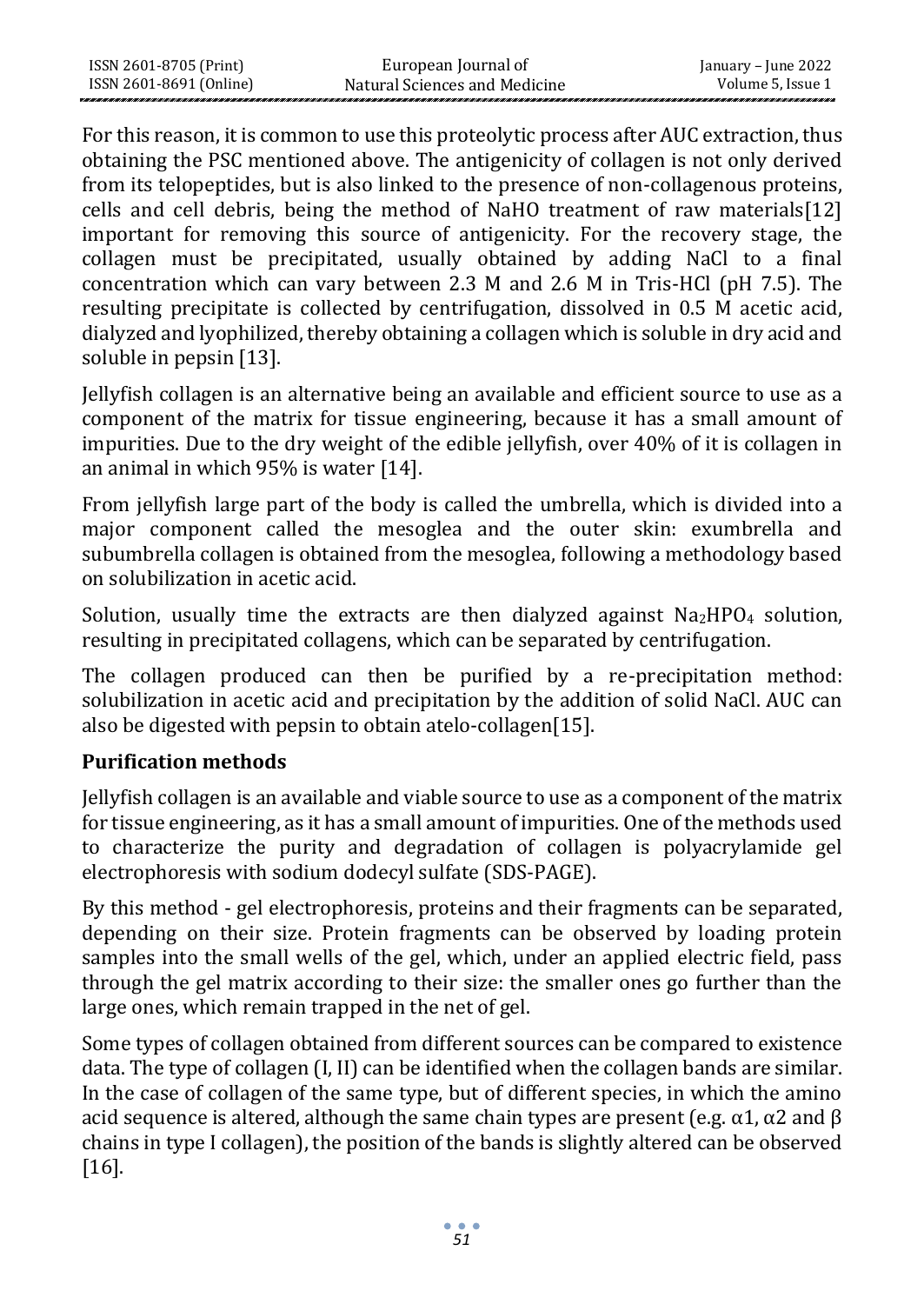| ISSN 2601-8705 (Print)  | European Journal of           | January – June 2022 |
|-------------------------|-------------------------------|---------------------|
| ISSN 2601-8691 (Online) | Natural Sciences and Medicine | Volume 5, Issue 1   |

*Stomolophus nomurai meleagris* jellyfish collagen was prepared by lyophilization and crosslinking with 1-ethyl-3 (3-dimethylaminopropyl) carbodiimide/Nhydroxysuccinimide hydrochloride (EDC/NHS) for use in tissues with bioengineering applications [17].

Jeong and his collaborators [18] developed scaffolds collagenous extracts from jellyfish and poly (d, l-lactide-co-glycolide) (PLGA), by lyophilization and electrospinning, proposing their application on vascular grafts.

Addad has proposed the use of EDC-NHS crosslinked jellyfish collagen in various reports as a replacement for bovine or human collagen in biomedical applications [6]. More recently, porous scaffolds composed of refibrillated collagen, previously extracted from *Rhopilema esculentum* jellyfish, exhibited elastic behavior and were able to support hMSC culture, with overexpression of chondrogen markers under chondrogen stimulation, suggesting the use of cartilage tissue engineering structures [19].

Collagen extracted from other jellyfish species has also been proposed for later use in various applications, such as those extracted from *Cyanea nozakii* [20].

## **Results and Discussions**

Marine collagen sources are known to have low antigenicity, *in vivo* studies should be considered before performing their use in engineering and tissue regeneration applications to verify the feasibility of using selected collagen in human implants.

In order to use alternative sources of collagen, all potential commercial alternatives to collagen must be considered. Collagen cannot be easily and advantageously replaced with other molecules, in their existing or developing compositions, it is necessary to verify whether the proposed options are economically viable and have similar biocompatibility profiles, physico-chemical and biological properties. Collagen also poses some risks due to its human or animal origins.

**Table Nr.1** Extraction yields of collagen from different species of jellyfish expressed mg/g

| <b>Species</b>          | Collagen<br>extracions(mg/g) | <b>Organ</b> | <b>Number</b><br>ofanimals<br>used |
|-------------------------|------------------------------|--------------|------------------------------------|
| Rhizostoma pulmo        | 0.83 to 3.15                 | umbrella     | (3 animals)                        |
| Rhizostoma pulmo        | 2.61 to 10.3                 | oral arms    | $(5 \text{ animals})$              |
| Cotylorhiza tuberculata | 0.453                        | umbrella     | $(1$ animal)                       |
| Cotylorhiza tuberculata | 1.94                         | oral arms    | $(1$ animal)                       |
| Pelagia noctiluca       | 0.074                        | whole body   | $(1$ animal)                       |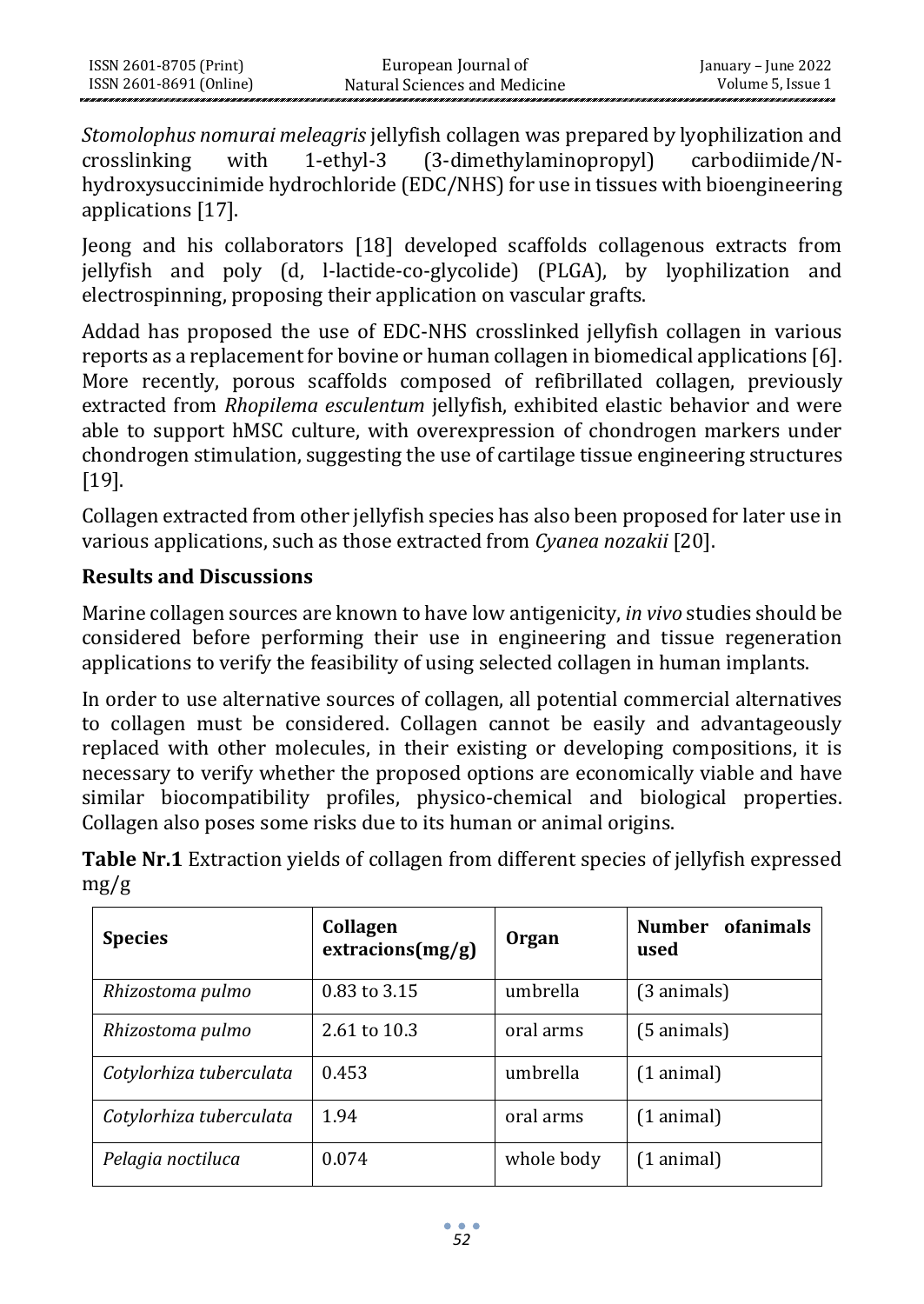| ISSN 2601-8705 (Print)  | European Journal of           | January – June 2022 |
|-------------------------|-------------------------------|---------------------|
| ISSN 2601-8691 (Online) | Natural Sciences and Medicine | Volume 5. Issue 1   |
|                         |                               |                     |

|  | Aurelia aurita | 0.0079 | whole body | l (1 animal) |
|--|----------------|--------|------------|--------------|
|--|----------------|--------|------------|--------------|

The primary biomedical applications of collagen were in biomaterials, especially as drug and gene carriers, tissue engineering, absorbable surgical suture, osteogenic and bone filling materials, hemostatic agents, immobilization of therapeutic enzymes, and burn/wound cover dressings [21].

Analysis of the antioxidant activity (AA) of protein compounds in *R. pulmo* demonstrated based on the extraction and characterization of membrane fractionated proteins, both soluble and insoluble, the latter being digested by sequential enzymatic hydrolysis with pepsin and collagenase. All jellyfish proteins showed significant antioxidant activity, from low molecular weight (MW) proteins correlated with higher antioxidant activity [22].

Recent major outbreaks of communicable diseases, such as prion disease, bovine spongiform encephalopathy (mad cow disease) or Creutzfeld-Jacob disease, have severely affected bovine and human health care products and have been banned in some cases (eg human by-products), for operations on the spinal cord and brain).

Collagen from marine sources such as that extracted from jellyfish avoids major problems arising from cultural practices and religious beliefs, which may limit the use of bovine and porcine products by some consumers and in certain parts of the world.



# **Properties of collagen**

**Figure 1.** (**a**) Approximate content of collagen in different tissues; (**b**) Structure of collagen fibers, fibrils, triple helices of alpha chains and amino acid residues, 4 hydroxyproline (Hyp), glycine (Gly), and proline. **(c)** Amino acids chains structure of collagen. [https://www.elsevier.com/es-es/connect/medicina/colagenos-tiposcomposicion-distribucion-tejidos].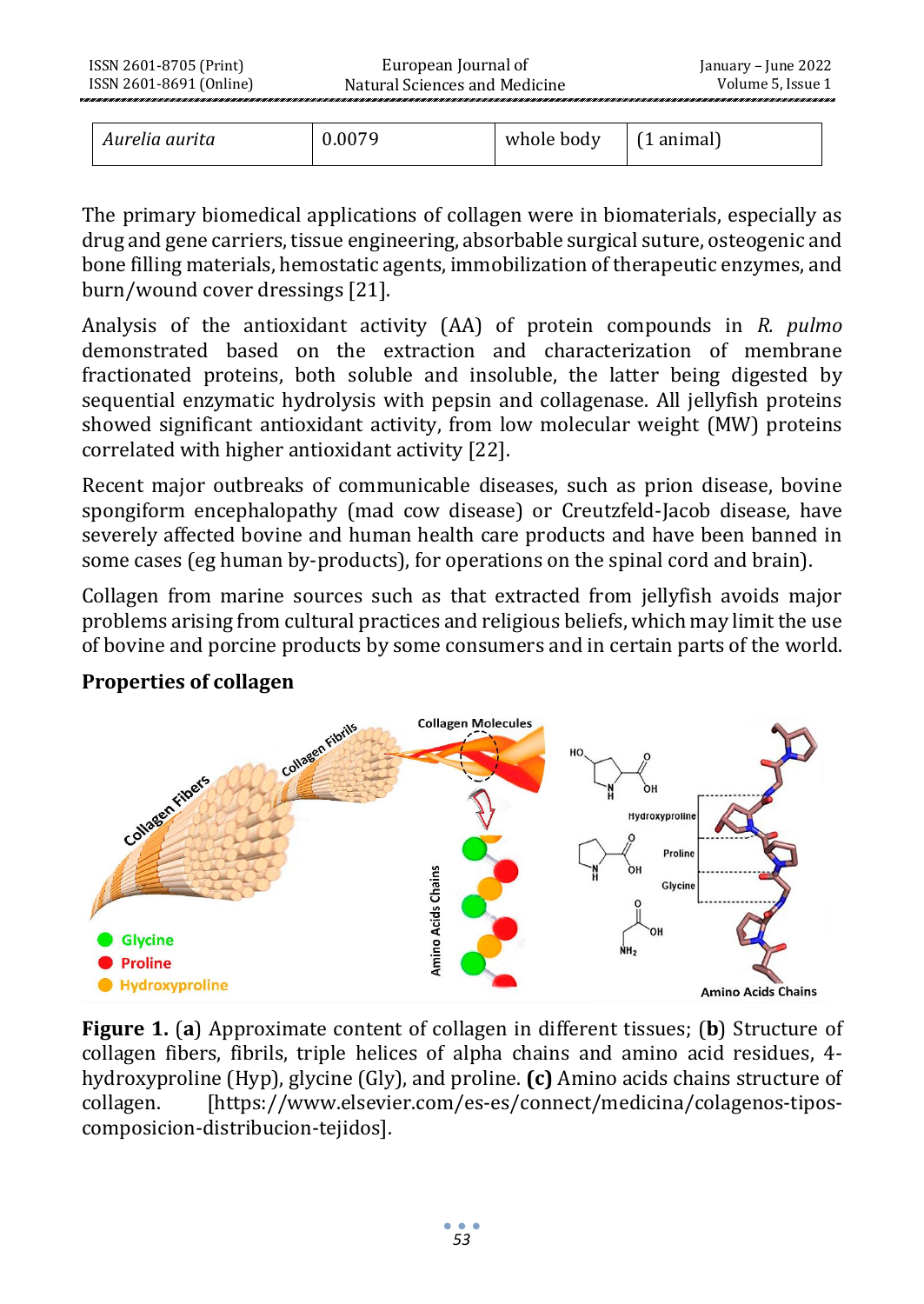Elegant and attractive alternative sources of collagen have been developed and proposed, using recombinant expression techniques. This allowed the expression of several types of human collagen in bioreactor-based eukaryotic systems and their subsequent isolation and purification [23]. Collagen-producing marine species have a distinct advantage in having a lower risk of transmitting infectious agents to humans and are considered safe for cultural and religious use.

It is anticipated that further structural stabilization of such marine collagens may be required by chemical processes, resulting in higher denaturation temperatures and increased resistance to enzyme degradation [24]. Marine collagen will provide new opportunities in health, diversification and reduction of safety risks and cultural and religious concerns, through the development of techniques for the production of collagen from alternative sources.

## **Medical, cosmetic, skin care and other collagen applications**

Collagen is known for its biological action, with a great potential to be used in various fields such as dermatology, cosmetics, beauty. The current trend is to look for safe, high quality and reasonably priced ingredients. Marine proteins, and especially marine collagens, are nowadays found to be excellent functional ingredients for the cosmetics and pharmaceutical industries [25].

Due to water solubility, safety, biocompatibility, biodegradability, and easy extractability, as well as low immunogenicity, marine collagen has attracted scientific consideration for biomaterial applications [25]. On the other hand, due to the enormous amount of marine waste by-product such as fish skins, bones, scales, cartilage, and heads, marine-based collagen has been used in various biomaterial applications such as bone tissue engineering, skin tissue engineering and regeneration, cartilage tissue engineering, wound dressing, drug delivery, etc.[26]

The properties of collagen lead to the development of creams, gels, serums with moisturizing action, anti-aging, anti-wrinkle or protection against UV radiation.

For the cosmetics industry, marine collagen was obtained from cold-water fish skins, such as cod, haddock and salmon. In addition, it is also produced from fish scales, by decalcification and enzymatic hydrolysis [25].

Jellyfish collagen has demonstrated comparable structural properties and stability compared to mammalian collagen. Jellyfish collagen also showed comparable immunogenic responses (platelet and leukocyte activation/cell death) and cytokine release profile compared to mammalian collagen *in vitro*. Studies highlight the potential of jellyfish collagen as a safe and biocompatible biomaterial for both osteoarthritis repair and subsequent applications of regenerative medicine [26].

Another property of marine collagen used is that it heals wounds from various traumas (burns, grafts, ulcers, etc.), and collagen-based materials are used specifically to prevent moisture and heat loss from damaged tissue, while providing a microbial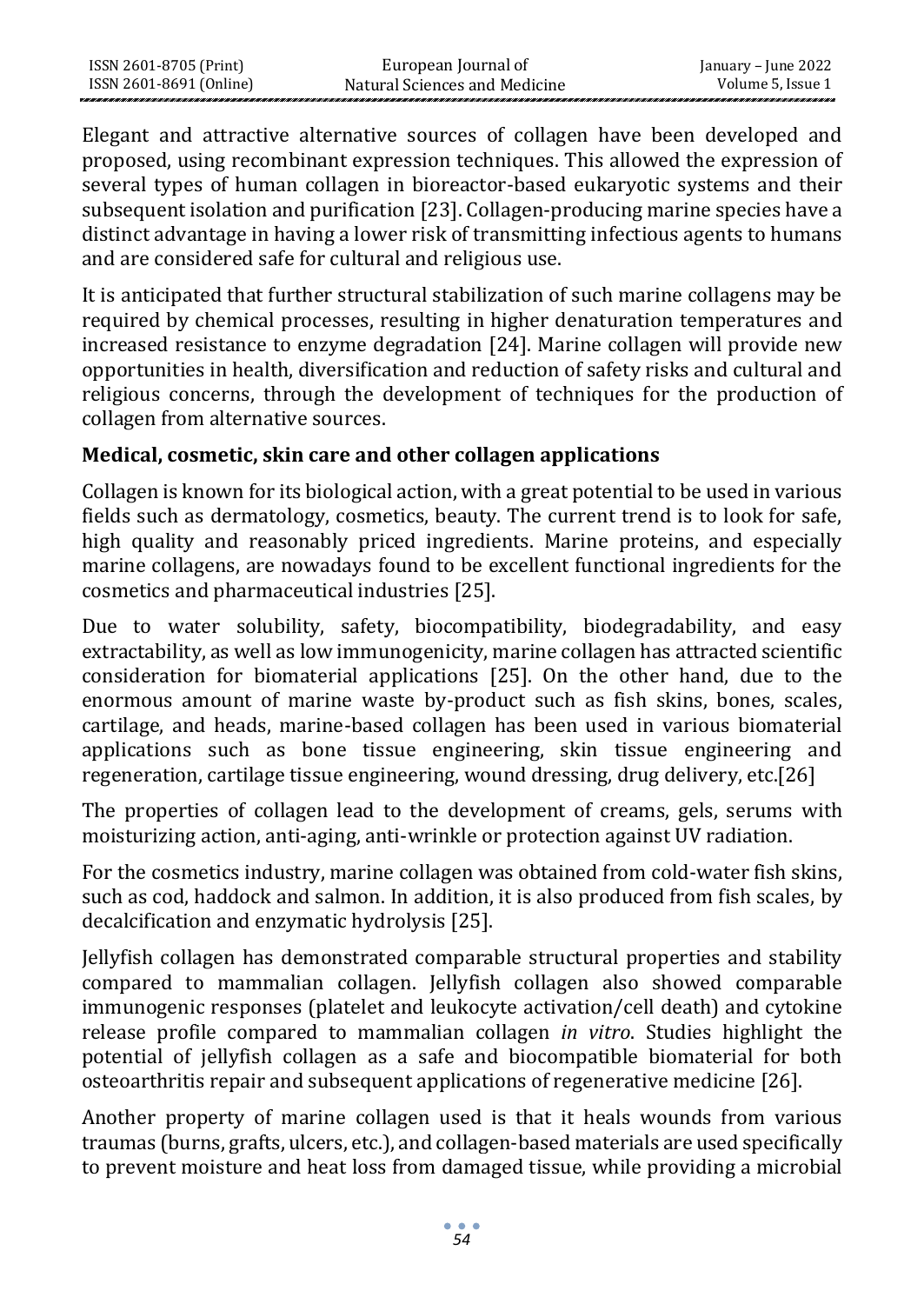infiltration barrier [27]. Collagen extracts have also been used in pharmaceutical preparations, for example, collagen barriers in ophthalmology, mini-pellets and tablets for protein delivery, gel formulations in combination with liposomes as a control material for transdermal delivery and nanoparticles for gene delivery [28].

#### **Conclusions**

Collagens are known for their biological action, with great potential for use in the biomedical, pharmaceutical and cosmetic fields. The future lies in finding viable alternative sources of safe, high-quality, low-cost raw materials.

Collagen is the most studied protein, with a wide range of applications due to its special characteristics, which have a high biocompatibility, good bioactivity and poor antigenicity. Marine proteins, obtained from various fish, jellyfish, sponges or other marine life are excellent functional products for the cosmetics industry, but also for the formulation of new pharmaceutical preparations for dermatological use.

It has been shown that the marine collagen source has applications in healing wounds resulting from various traumas (burns, ulcers, bedsores), the collagen-based materials being used mainly to prevent moisture and heat loss from the damaged tissue, while providing a barrier to microbial infiltration. Jellyfish collagen also has structural, stability properties comparable to that extracted from mammals.

The collagen extract also showed comparable immunogenic responses (platelet and leukocyte activation/cell death) and cytokine release profile compared to mammalian collagen *in vitro*. Studies highlight the potential of jellyfish collagen as a safe and biocompatible biomaterial for both osteoarthritis repair and subsequent applications of regenerative medicine.

Collagen preparations are also used in drug delivery systems, for example, collagen shields in ophthalmology, mini-pellets and tablets for protein delivery, gel formulations in combination with liposomes as a control material for transdermal delivery and nanoparticles for eyelash delivery. The marine collagen extracted from *Rhizostoma pulmo* jellyfish will offer new and real opportunities, being an alternative source, especially in the field of health due to the diversification and reduction of safety risks as well as pre-existing cultural and religious concerns over "standard" sources.

### **References**

- [1] Ramshaw, J.A.M., Peng, Y.Y., Glattauer, V., Werkmeister, J.A, *Collagens as biomaterials.* J. Mater. Sci. Mater. Med., 20 (Suppl. 1), S3–S8, 2009.
- [2] https://www.gbif.org/species/5185453 (accesess 14.04.2022, 15:32).
- [3] Péron F. & Lesueur C.A., *Tableau des caractères génériques et spécifiques de toutes les espèces de méduses connues jusqu'àce jour,* Annales du Muséum national d'histoire naturelle de Paris. 14, 1810, 325-366.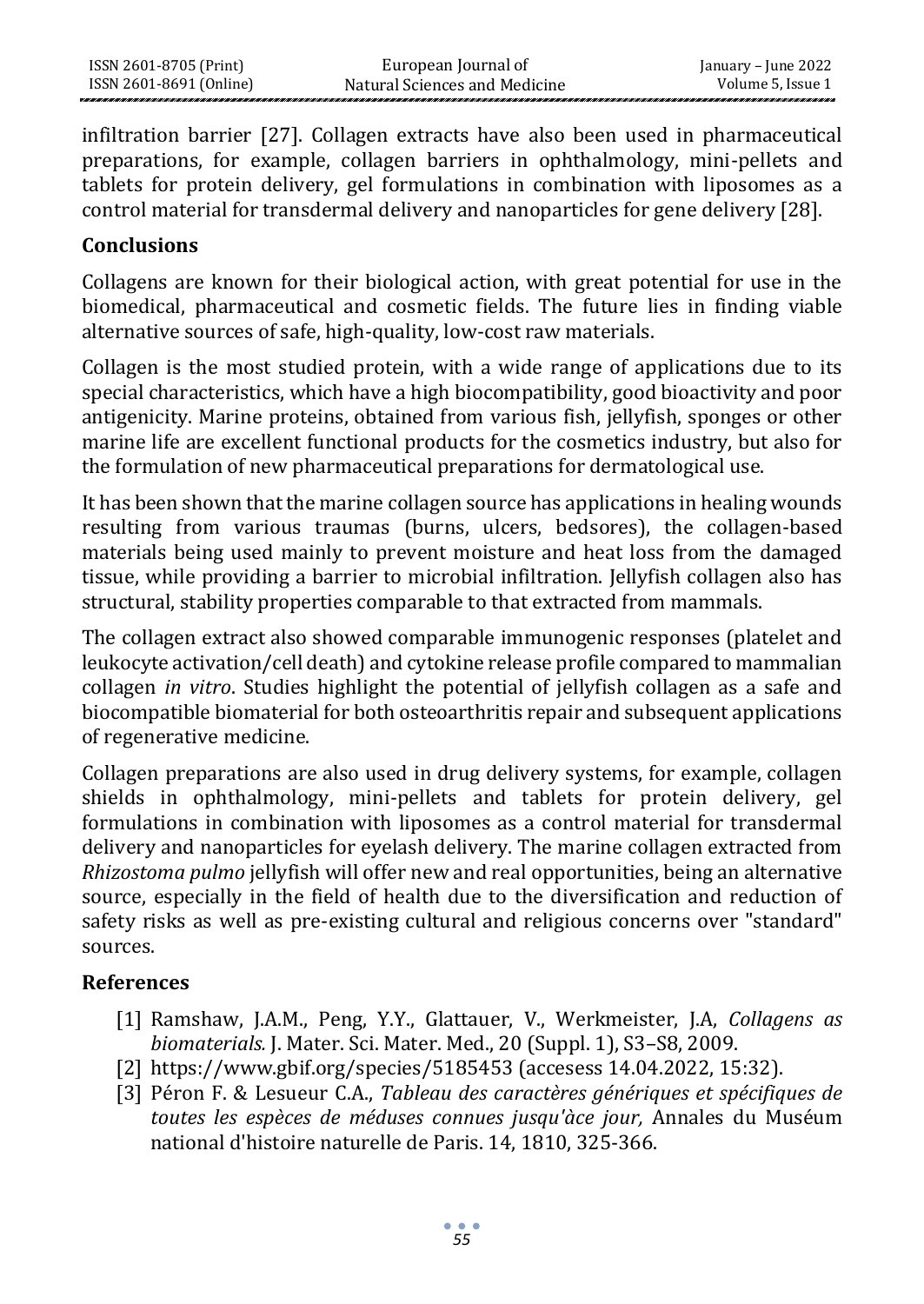- [4] Deyl, Z., Miksik, I., Eckhardt, A., *Preparative procedures and purity assessment of collagen proteins,* J. Chromatogr. B, 790, 245–275, 2003.
- [5] Gomez-Guillen, M.C., Turnay, J., Fernandez-Diaz, M.D., Ulmo, N., Lizarbe, M.A., Montero, P., *Structural and physical properties of gelatin extracted from different marine species: A comparative study*, Food Hydrocoll., 16, 25–34, 2002.
- [6] Sourour, Addad, Jean-Yves, Exposito, Clément, Faye, Sylvie, Ricard-Blum, Claire, Lethias, *Isolation, Characterization and Biological Evaluation of Jellyfish Collagen for Use in Biomedical Applications,* Marine Drugs, 9, 967-983, 2011.
- [7] Skierka, E.; Sadowska, M.; Karwowska, A. *Optimization of condition for demineralization*
- [8] *baltic cod (Gadusmorhua) backbone*, Food Chem.105*,* 215–218, 2007.
- [9] Abraham, L.C.; Zuena, E.; Perez-Ramirez, B.; Kaplan, D.L., *Guide to collagen characterization for biomaterial studies,* J. Biomed. Mater. Res. Part B, 87B, 264–285, 2008.
- [10] Skierka, E., Sadowska, M., *The influence of different acids and pepsin on the*  extractability of collagen from the skin of baltic cod (Gadusmorhua), Food Chem., 105, 1302–1306, 2007.
- [11] Lin, Y.K., Liu, D.C., *Effects of pepsin digestion at different temperatures and times on properties of telopeptide-poor collagen from bird feet*, Food Chem., 94, 621– 625, 2006*.*
- [12] Lynn, A.K., Yannas, I.V., Bonfield, W., *Antigenicity and immunogenicity of collagen*, J. Biomed. Mater. Res. B, 71B, 343–354, 2004.
- [13] Sben, X.R., Kurihara, H., Takahashi, K., *Characterization of molecular species of collagen in scallop mantle*, Food Chem., 102, 1187–1191, 2007.
- [14] Ehrlich, H., *Biological Materials of Marine Origin: Invertebrates*; Volume 1, Springer: New York, NY, USA, 2010.
- [15] [Tiago, H., Silva,](https://sciprofiles.com/profile/84000) [Joana, Moreira-Silva,](https://sciprofiles.com/profile/author/OWsxTGdjWVlNTWovVmtMQWJzWk9QWnVNUXR0RHR2WHlLWVdMSFRXN3Brdz0=) [Ana, L., P., Marques,](https://sciprofiles.com/profile/author/cjJXRVJnK1JKbVR2ZTIwMlZHbStnN3BFRzZ0c1ZOeExwVjQyeWxGejd4OD0=) [Alberta, Domingues,](https://sciprofiles.com/profile/87174) [Yves, Bayon](https://sciprofiles.com/profile/author/KzVmdTBhVkdTZ0xYWFg3Mll0ME12ejNSejZma0tNcTlWak13dUgvdm1YST0=)[,Rui, L. Reis,](https://sciprofiles.com/profile/440443) *Marine Origin Collagens and Its Potential Applications*, Marine Drugs, *12*(12), 5881-5901, 2014.
- [16] Fernandes-Silva, S., Moreira-Silva, J., Silva, S., Perez-Martin, R., Sotelo, C., Mano, J., Marques, A., Silva, T., Reis, R.*, Marine collagen scaffolds crosslinked "in situ" with genipin for cartilage regeneratio,* J. Tissue Eng. Regener. Med., 6, 163–163, 2012.
- [17] Song, E., Kim, S.Y., Chun, T., Byun, H.J., Lee, Y.M., *Collagen scaffolds derived from a marine source and their biocompatibility*, Biomaterials 27, 2951–2961, 2006.
- [18] Jeong, S.I., Kim, S.Y., Cho, S.K., Chong, M.S., Kim, K.S., Kim, H., Lee, S.B., Lee, Y.M., *Tissue-engineered vascular grafts composed of marine collagen and PLGA fibers using pulsatile perfusion bioreactors*, Biomaterials, 28, 1115–1122, 2007.
- [19] Hoyer, B., Bernhardt, A., Lode, A., Heinemann, S., Sewing, J., Klinger, M., Notbohm, H., Gelinsky, M., *Jellyfish collagen scaffolds for cartilage tissue engineering*, Acta Biomater., 10, 883–892, 2014.